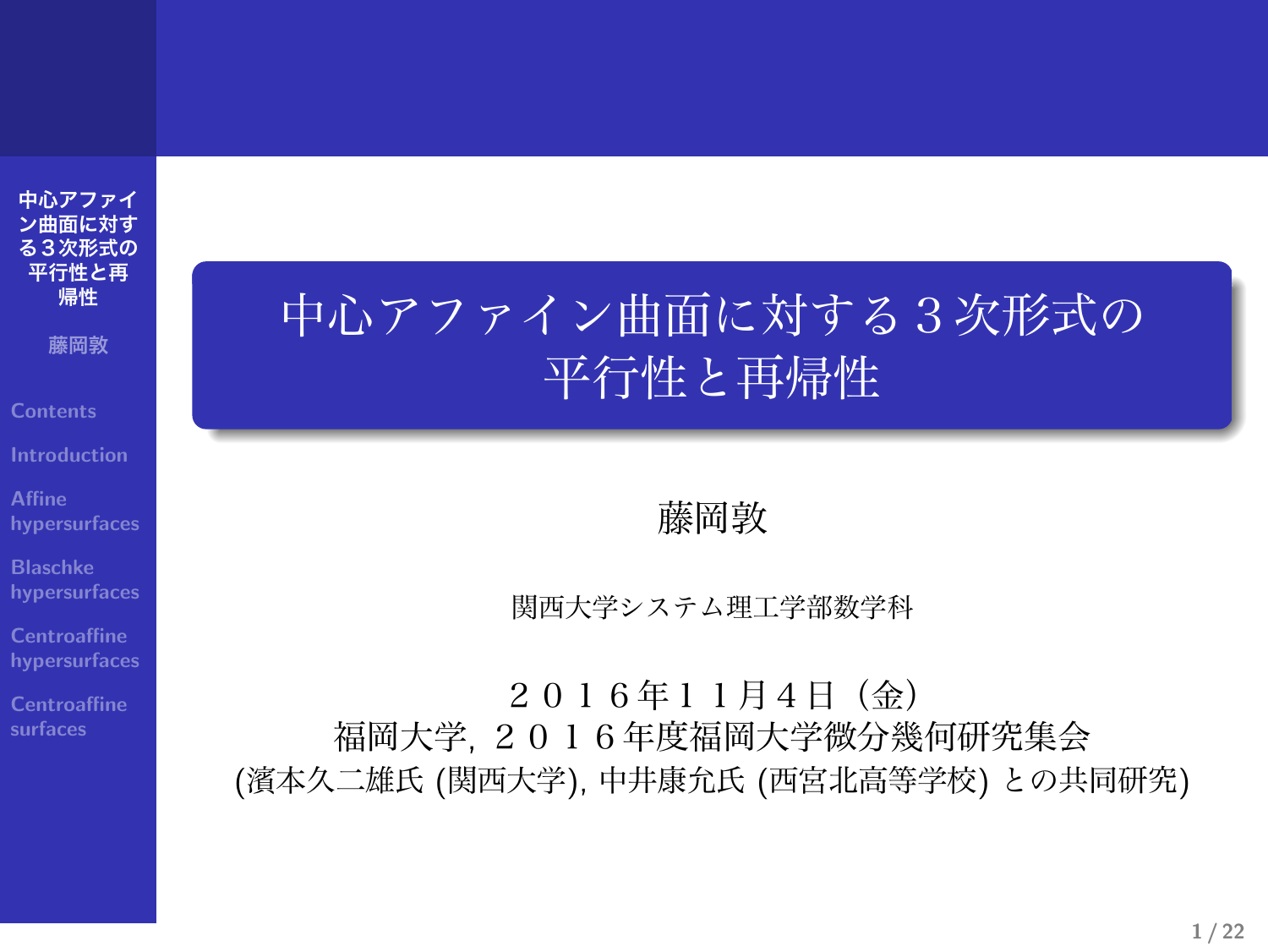# **Contents**



- **1** Introduction
- **2** Affine hypersurfaces
- **3** Blaschke hypersurfaces
- **4** Centroaffine hypersurfaces
- **5** Centroaffine surfaces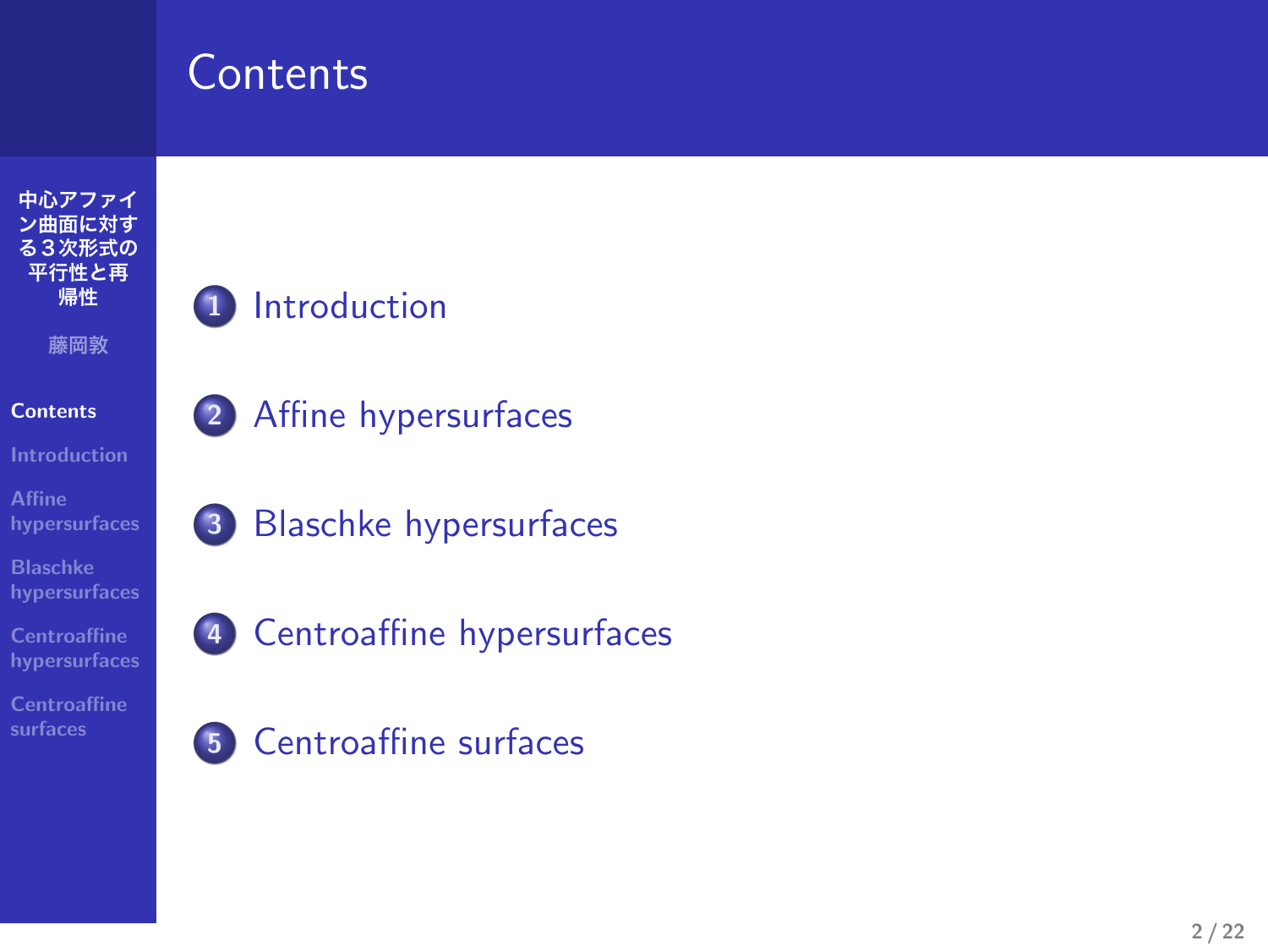## Backgrounds

**中心アファイ ン曲面に対す る3次形式の 平行性と再 帰性 藤岡敦**

**Contents Introduction Affine hypersurfaces Blaschke hypersurfaces**

**Centroaffine surfaces**

- *◦* Cubic form: A fundamental invariant for affine hypersurfaces
- *◦* Equiaffine differential geometry
	- *•* Maschke-Pick-Berwald's Theorem: A Blaschke hypersurface with vanishing cubic form is a piece of a quadric.
	- *•* 1989 Nomizu-Pinkall:
		- If the cubic form of a Blaschke surface does not vanish and is parallel relative to the induced connection, the surface is

 $\frac{1}{3}x^3$ .

a piece of a Cayley surface:  $z = xy - \frac{1}{2}$ 

- *·* A graph of a cubic polynomial
- *·* A ruled surface
- *·* Equiaffinely homogeneous
- *·* An improper affine sphere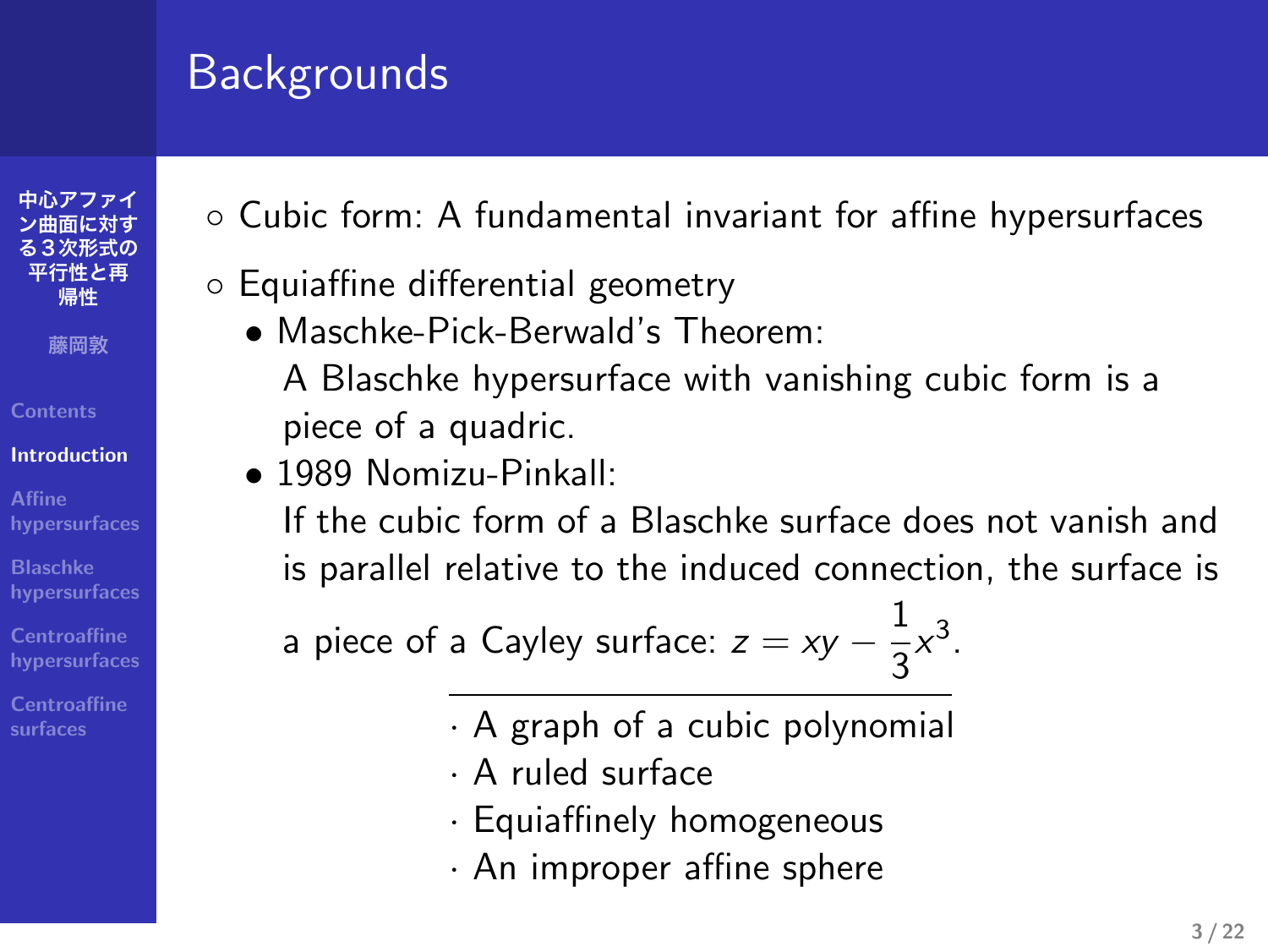# Problem



**Affine hypersurfaces Blaschke hypersurfaces**

**Centroaffine surfaces**

Problem

Characterize fundamental centroaffine surfaces by the cubic form.

*◦* Examples of fundamental centroaffine surfaces

- *•* Quadrics
- *•* A ruled surface given by

$$
f(x, y) = A'(x) + yA(x)
$$
  
*A* is an  $\mathbb{R}^3$ -valued function s.t. det  $\begin{pmatrix} A \\ A' \\ A'' \end{pmatrix} \neq 0$ .

- *·* The curvature of the centroaffine metric is 1.
- *·* The Pick function vanishes.
- *·* Centroaffine minimal
- *·* Projective minimal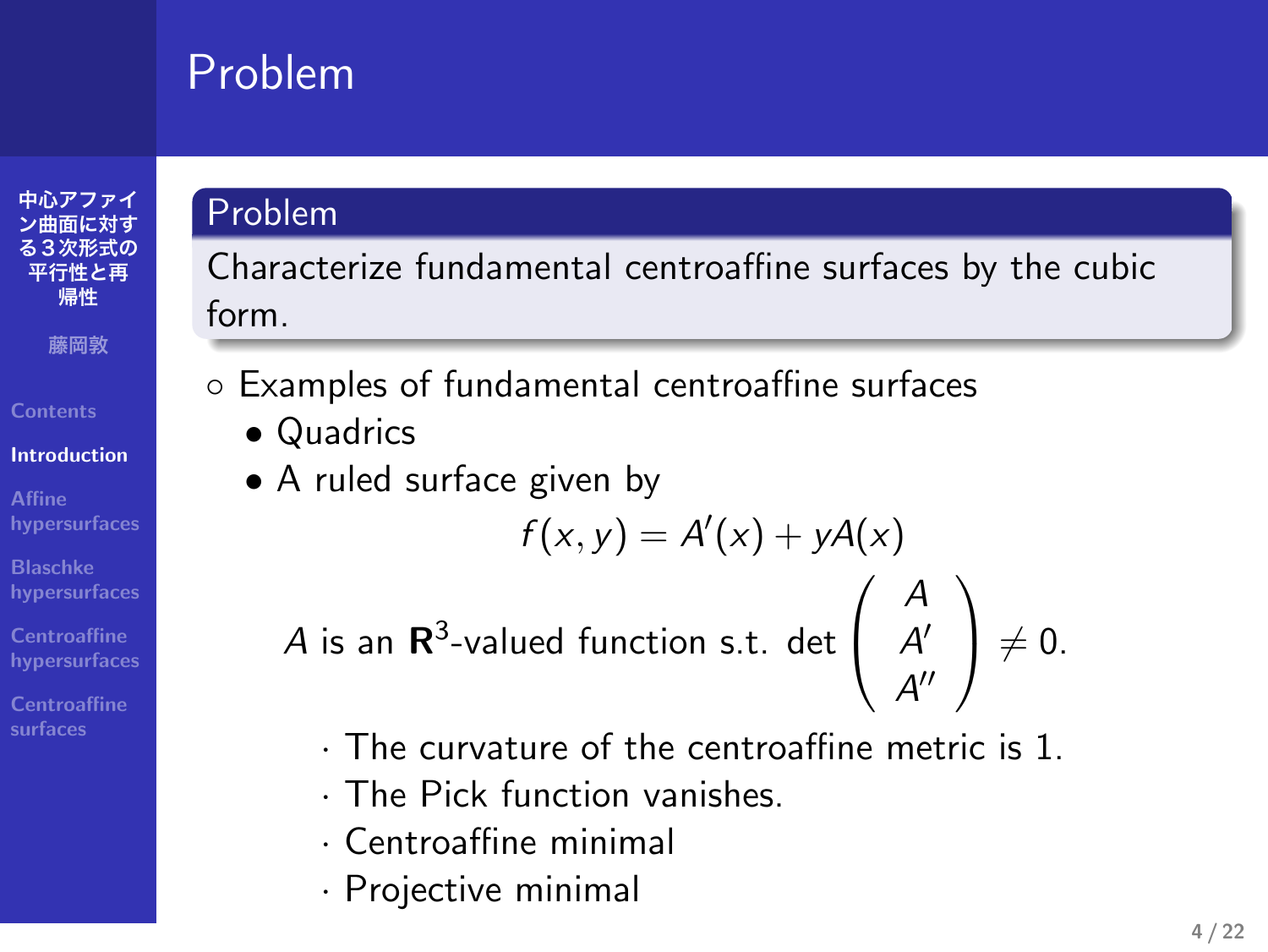## Euclidean differential geometry and affine differential geometry

Consider hypersurfaces in the Euclidean space.

- *•* Euclidean differential geometry
	- *· ∃* a unit normal vector field

**中心アファイ ン曲面に対す る3次形式の 平行性と再 帰性 藤岡敦 Contents**

**Affine hypersurfaces Blaschke hypersurfaces**

**Centroaffine surfaces**

- *·* Study properties invariant under the Euclidean transformation.
- *•* Affine differential geometry
	- *·* Choose a transversal vector field.
	- *◦* Equiaffine differential geometry
		- *·* Take a Blaschke normal vector field.
			- *·* Study properties invariant under the equiaffine transformation.
	- *◦* Centroaffine differential geometry
		- *·* Take a radial vector field.
		- *·* Study properties invariant under the affine transformation fixing the origin.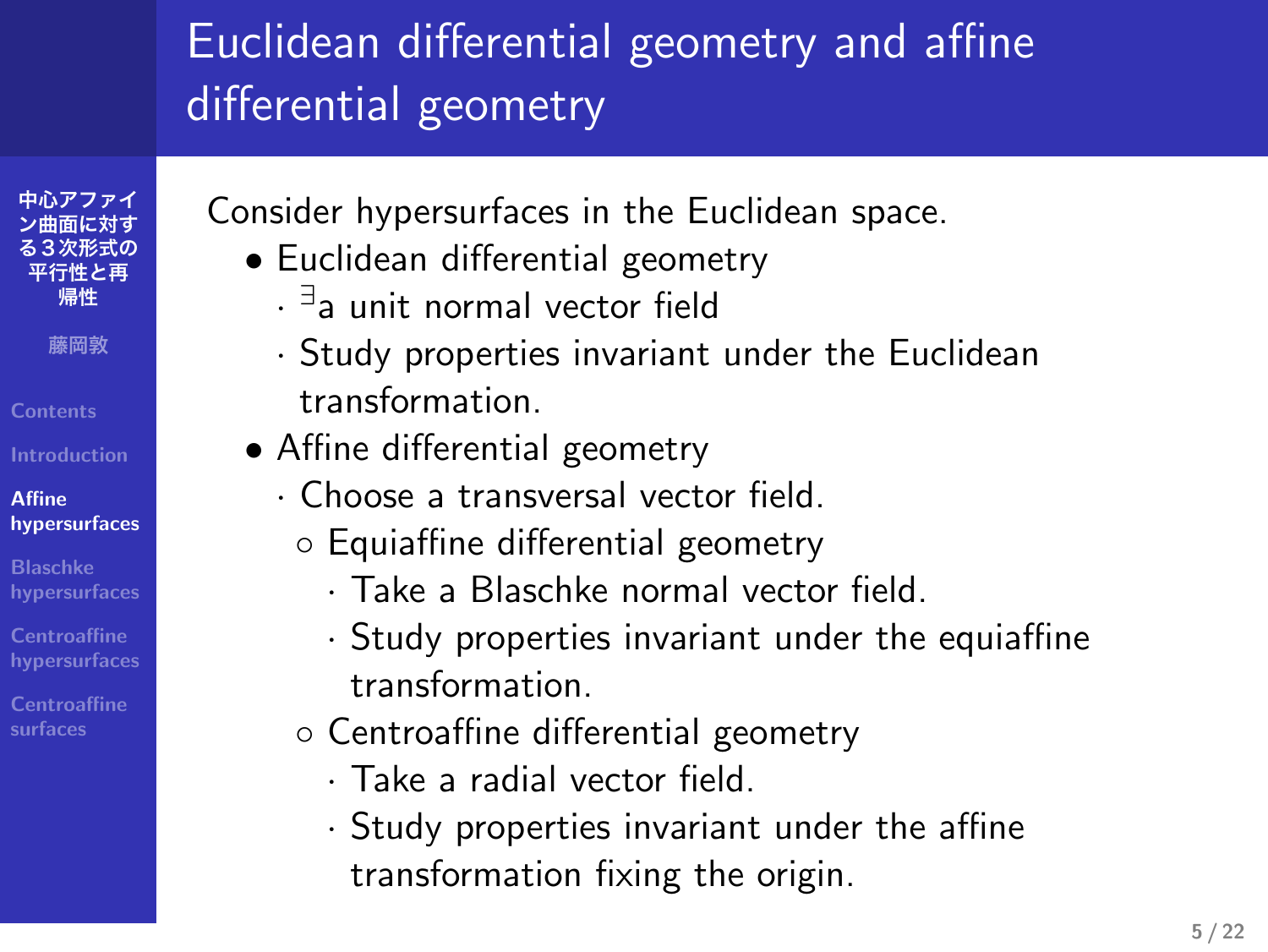#### Gauss-Weingarten formula Euclidean differential geometry

 $f : M^n \rightarrow \mathbf{R}^{n+1}$ : a hypersurface

**る3次形式の 平行性と再 帰性 藤岡敦 Contents Affine hypersurfaces**

**中心アファイ ン曲面に対す**

**Blaschke hypersurfaces Centroaffine surfaces**

*D*: the standard flat connection on **R** *n*+1 *X, Y ∈* X(*M*) *◦* Euclidean differential geometry *n*: a unit normal vector field =*⇒* Gauss-Weingarten formula:  $\int D_X f_* Y = f_* \nabla_X Y + h(X, Y) n$  (Gauss) *D<sup>X</sup> n* = *−f∗SX* (Weingarten)

*∇*: the Levi-Civita connection *h*: the second fundamental form

*S*: the shape operator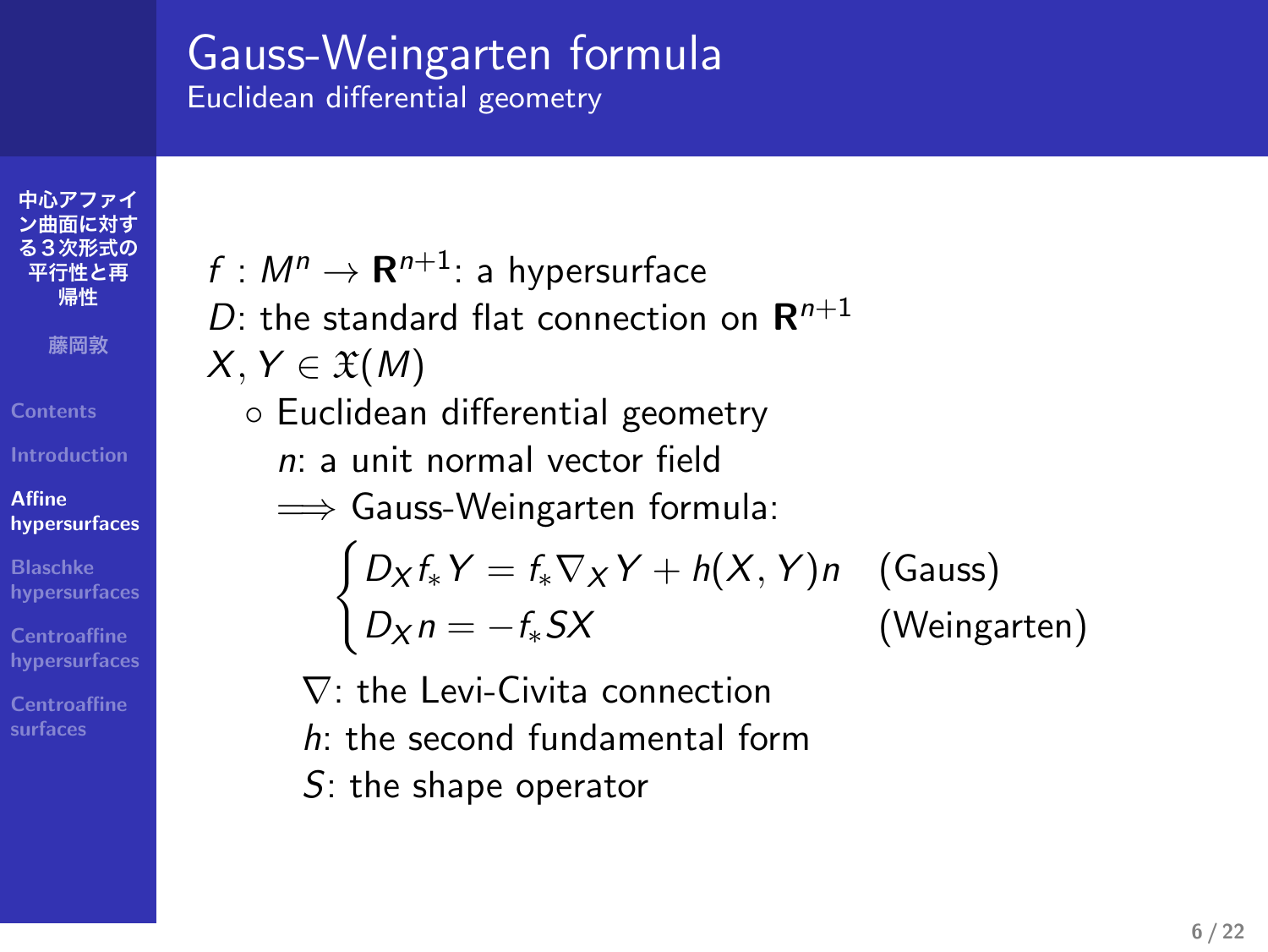# Gauss-Weingarten formula

Affine differential geometry

**平行性と再 帰性 藤岡敦 Contents Affine hypersurfaces Blaschke hypersurfaces Centroaffine surfaces**

**中心アファイ ン曲面に対す る3次形式の**

 $f : M^n \rightarrow \mathbf{R}^{n+1}$ : a hypersurface *D*: the standard flat connection on **R** *n*+1  $X, Y \in \mathfrak{X}(M)$ *◦* Affine differential geometry *ξ*: a transversal vector field

=*⇒* Gauss-Weingarten formula:

$$
\begin{cases}\nD_X f_* Y = f_* \nabla_X Y + h(X, Y)\xi \quad \text{(Gauss)}\\ \nD_X \xi = -f_* S X + \tau(X)\xi \quad \text{(Weingarten)}\n\end{cases}
$$

*f* is called an affine hypersurface.

- *∇*: the induced connection
- *h*: the affine fundamental form Considered as a metric.
- *S*: the affine shape operator
- *τ* : the transversal connection form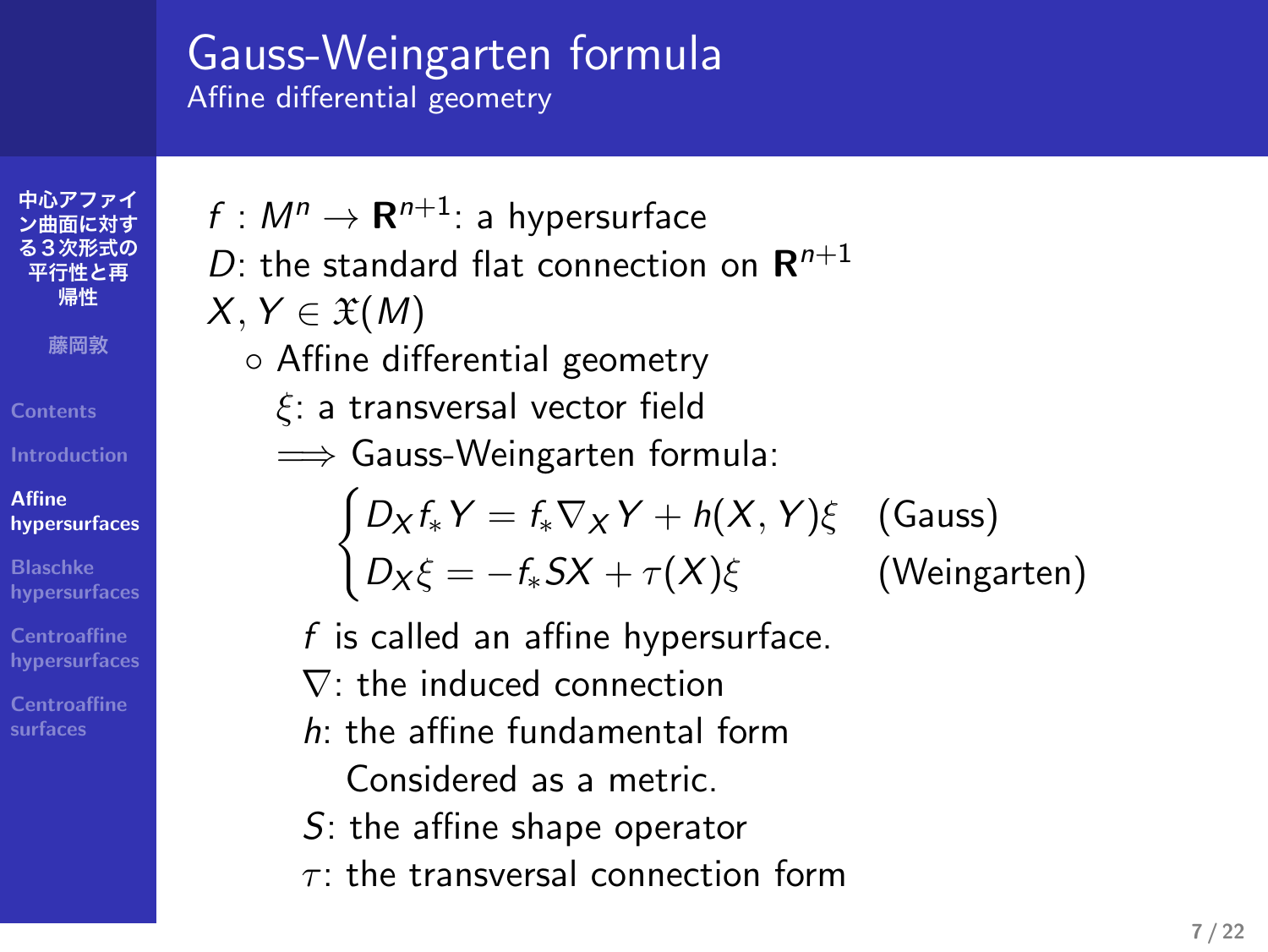## Nondegenerate, definite or indefinite affine hypersurfaces

*f* : nondegenerate (resp. definite, indefinite) *⇕* def. *h*: nondegenerate (resp. definite, indefinite)

 $f : M^n \to \mathbf{R}^{n+1}$ : an affine hypersurface

*h*: the affine fundamental form

transversal vector field *ξ*.

#### **中心アファイ ン曲面に対す る3次形式の 平行性と再 帰性 藤岡敦 Contents**

**Definition** 

Proposition

Proof

**Affine hypersurfaces Blaschke hypersurfaces**

**Centroaffine surfaces**

 $\bar{\xi} := \varphi \xi + f_* Z \ (\varphi : M \to \mathbf{R} \setminus \{0\}, Z \in \mathfrak{X}(M)) \implies \varphi \bar{h} = h$ 

The above definition is independent of the choice of the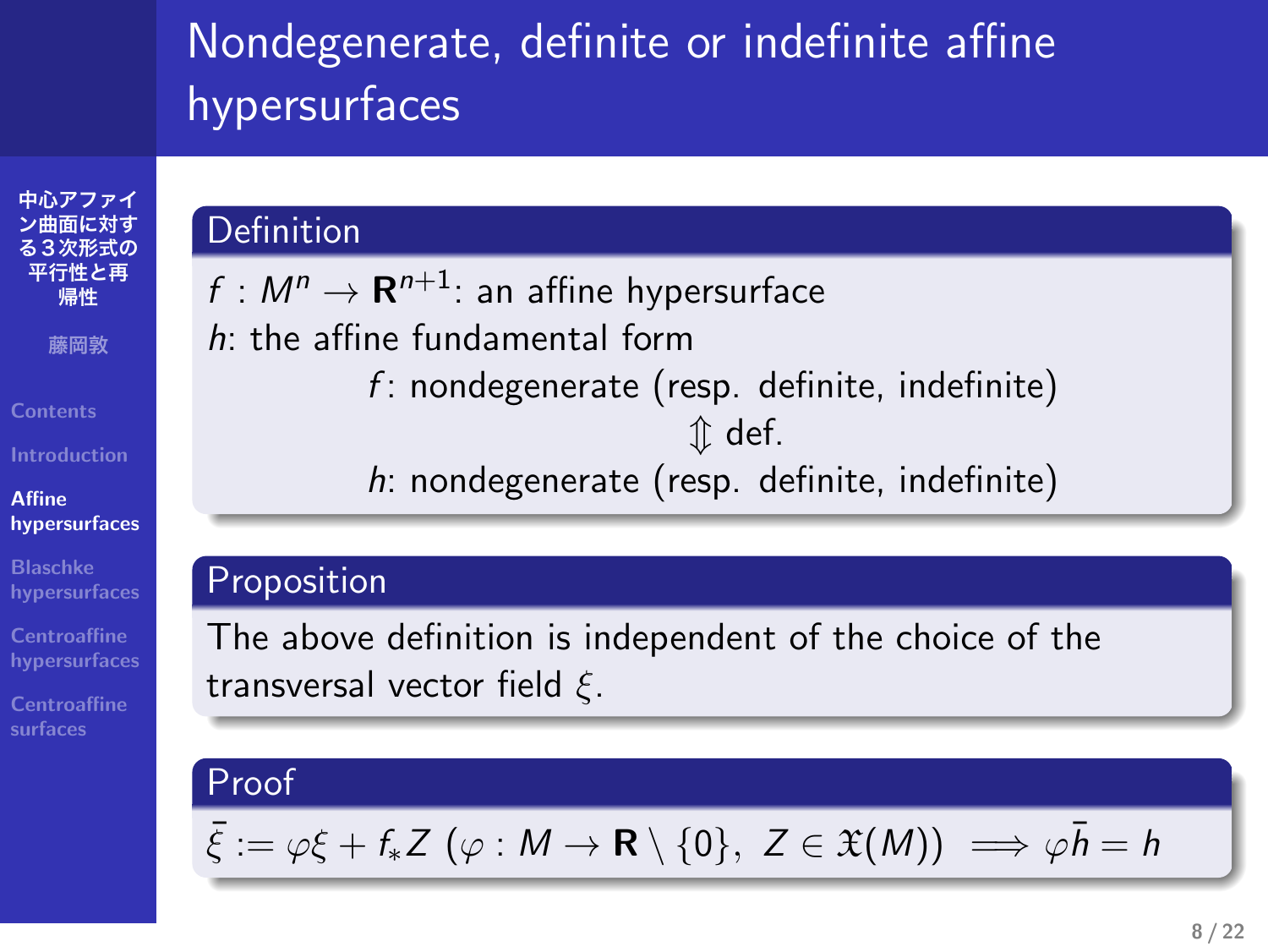# Cubic form

**中心アファイ ン曲面に対す る3次形式の 平行性と再 帰性 藤岡敦 Contents Affine hypersurfaces Blaschke hypersurfaces Centroaffine surfaces**

# $f : M^n \rightarrow \mathbf{R}^{n+1}$ : an affine hypersurface

*∇*: the induced connection

*h*: the affine fundamental form

*τ* : the transversal connection form

 $X, Y, Z \in \mathfrak{X}(M)$ 

#### Codazzi equation

 $(\nabla_X h)(Y, Z) + \tau(X)h(Y, Z) = (\nabla_Y h)(X, Z) + \tau(Y)h(X, Z)$ 

The cubic form:

$$
C(X, Y, Z) := (\nabla_X h)(Y, Z) + \tau(X)h(Y, Z)
$$

Defines a symmetric (0*,* 3)-tensor.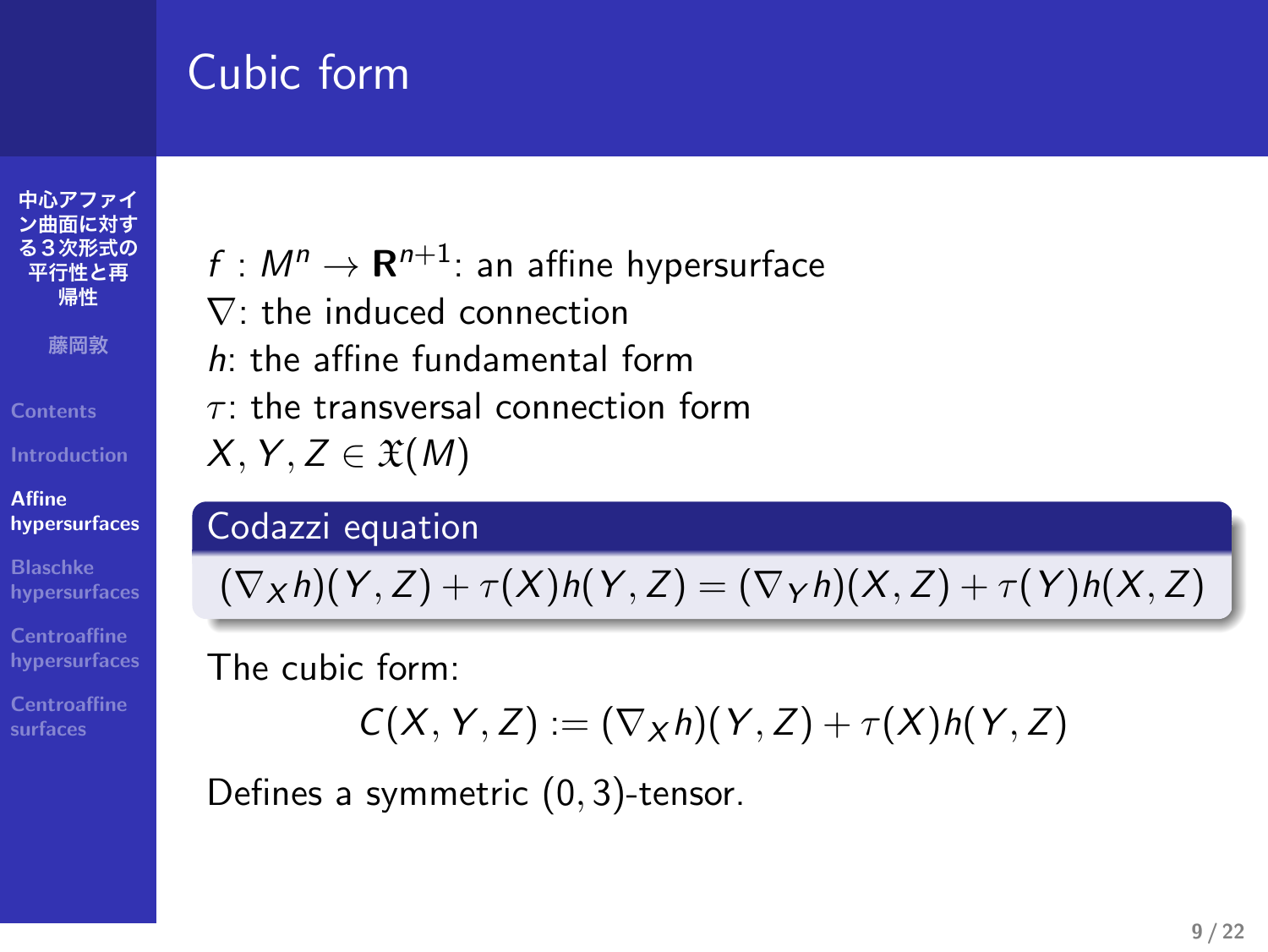## Definition of Blaschke hypersurfaces

**中心アファイ ン曲面に対す る3次形式の 平行性と再 帰性 藤岡敦 Contents Introduction Affine hypersurfaces Blaschke hypersurfaces Centroaffine surfaces**

 $f : M^n \rightarrow \mathbf{R}^{n+1}$ : a nondegenerate affine hypersurface *θ*: the volume form induced by the immersion *f*

 $\theta(X_1, \ldots, X_n) := \omega(f_*X_1, \ldots, f_*X_n, \xi) \quad (X_1, \ldots, X_n \in \mathfrak{X}(M))$ 

*ω*: a parallel volume form with respect to the flat connection *D ωh*: the volume form with respect to the affine fundamental

form *h*

$$
X_1, \ldots, X_n \in \mathfrak{X}(M) \text{ s.t. } \theta(X_1, \ldots, X_n) = 1
$$
  

$$
\omega_h(X_1, \ldots, X_n) := |\det(h(X_i, X_j))|^{\frac{1}{2}}
$$

#### Proposition

*∃ ξ* (unique up to the sign) s.t. *τ* = 0 & *θ* = *ω<sup>h</sup>*

The above *ξ* is called a Blaschke normal vector field. *f* is called a Blaschke hypersurface. *h* is called a Blaschke metric.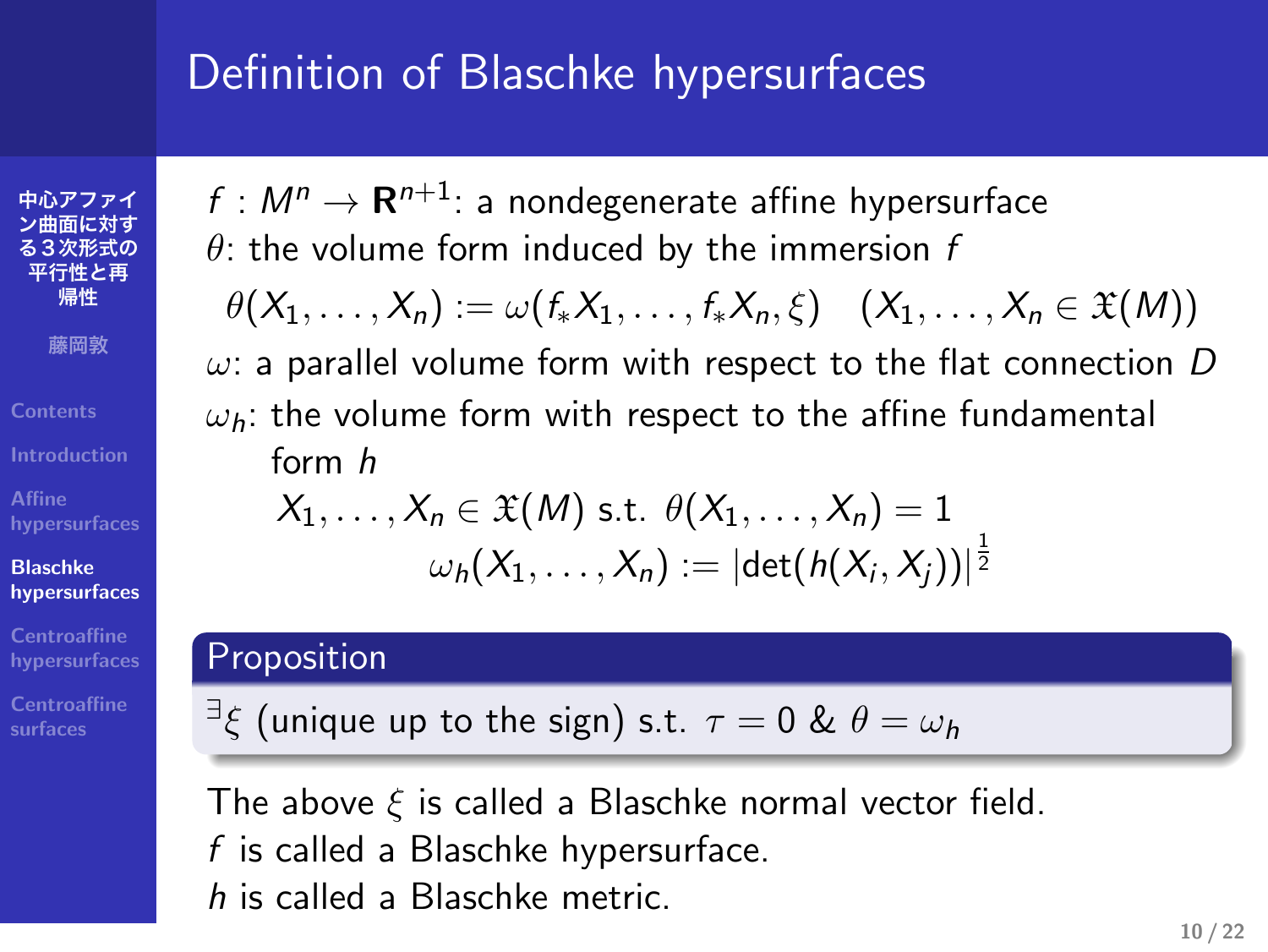## Characterizations by the cubic form

**中心アファイ ン曲面に対す る3次形式の 平行性と再 帰性 藤岡敦 Contents Affine hypersurfaces Blaschke hypersurfaces Centroaffine surfaces**

 $f : M^n \rightarrow \mathbf{R}^{n+1}$ : a Blaschke hypersurface *C*: the cubic form

Maschke-Pick-Berwald's theorem

 $C = 0 \Longrightarrow f$ : a piece of a quadric

*∇*: the induced connection

Theorem (Nomizu-Pinkall 1989)

 $n = 2$ ,  $\nabla C = 0$ ,  $C \neq 0 \implies f$ : a piece of a Cayley surface

1988 Vrancken: *n* = 3, *∇C* = 0, *C ̸*= 0

*∇*ˆ : the Levi-Civita connection for the affine fundamental form *h* 1989 Magid-Nomizu:  $n = 2$ ,  $\hat{\nabla} C = 0$ ,  $C \neq 0$ 

*•* Example: a Cayley surface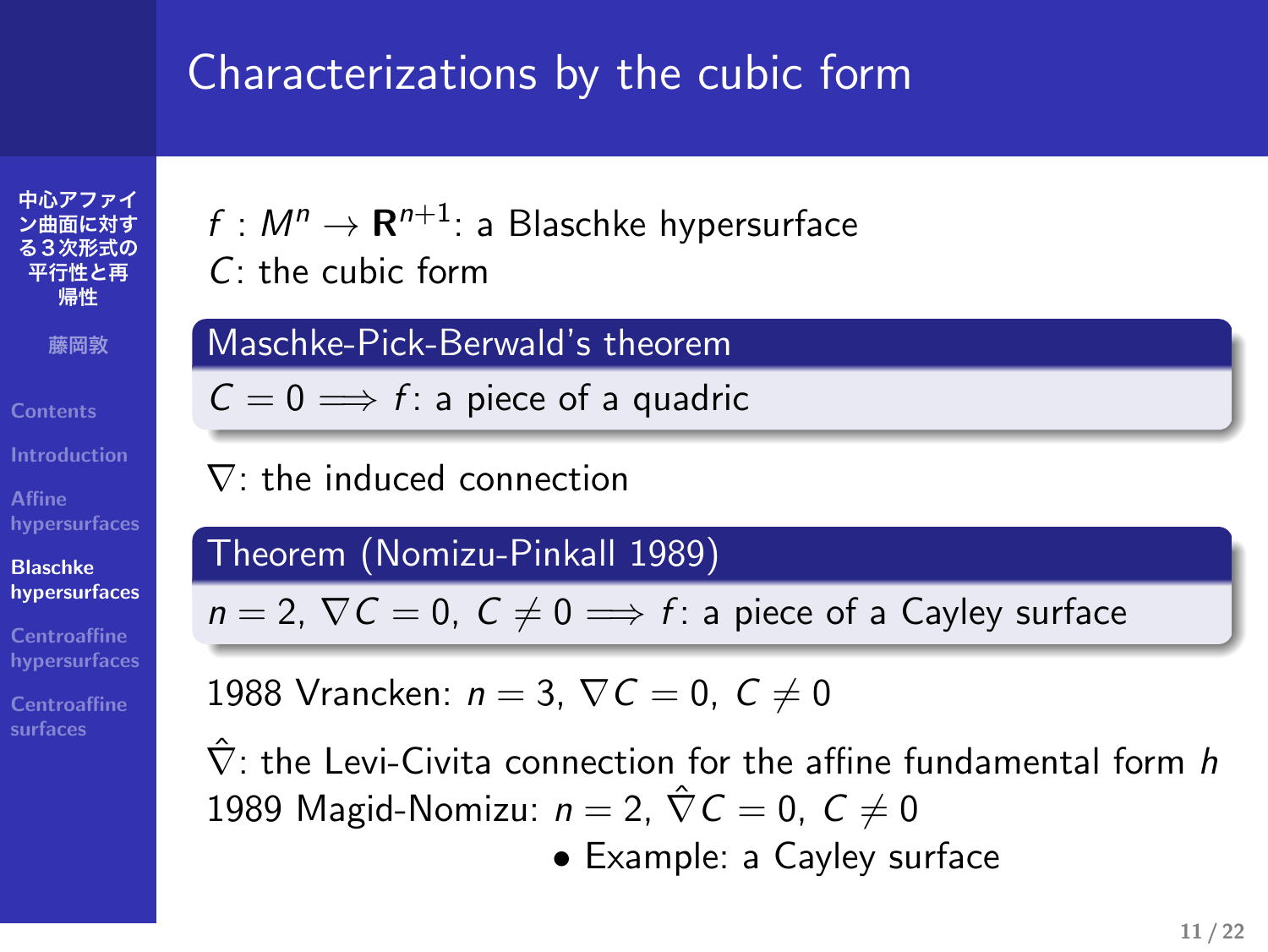# Definition of centroaffine hypersurfaces

**中心アファイ ン曲面に対す る3次形式の 平行性と再 帰性 藤岡敦 Contents Affine hypersurfaces Blaschke hypersurfaces Centroaffine hypersurfaces Centroaffine surfaces**

**Definition**  $f : M^n \rightarrow \mathbf{R}^{n+1}$ : a hypersurface *f* : a centroaffine hypersurface *⇕* def. The radial vector intersects with the tangent space transversally at any point. *ξ* := *−* ∑*n*+1 *i*=1 *xi ∂ ∂x<sup>i</sup>* Weingarten formula:  $D_X\xi = -f_*X$ *⇕*

$$
S = \text{the identity}, \ \tau = 0
$$

The affine fundamental form *h* is called a centroaffine metric.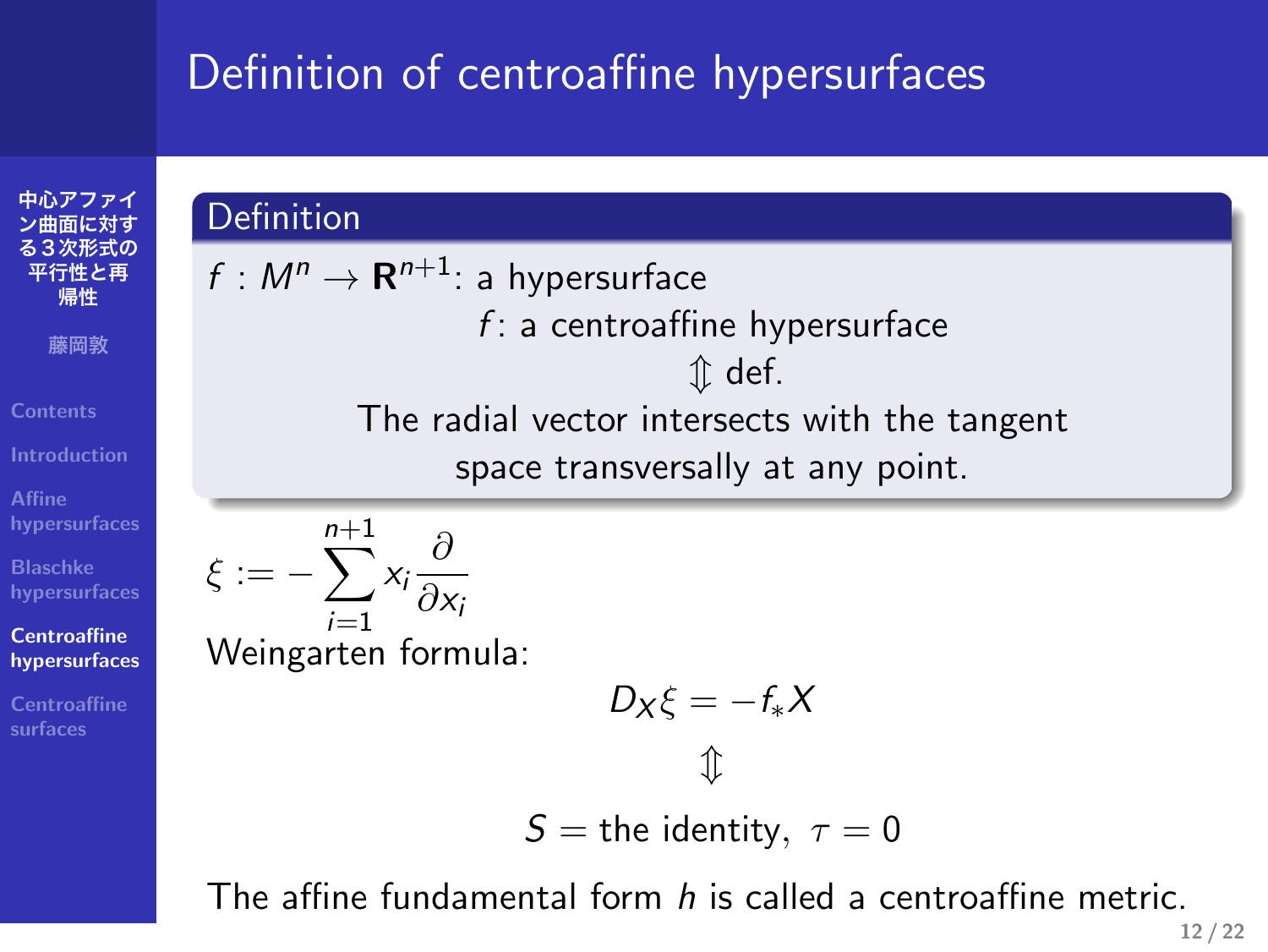## Fundamental facts

**中心アファイ ン曲面に対す る3次形式の 平行性と再 帰性 藤岡敦 Contents Affine hypersurfaces Blaschke hypersurfaces Centroaffine hypersurfaces Centroaffine surfaces**

Consider nondegenerate centroaffine hypersurfaces.  $f : M^n \to \mathbf{R}^{n+1}$ : a centroaffine hypersurface

*C*: the cubic form

#### Proposition

 $C = 0 \implies f$ : a piece of a quadric centered at the origin

#### Remark

In general, a nondegenerate affine hypersurface with  $\tau = 0$  &  $C = 0$  is a piece of a quadric.

*∇*: the induced connection *∇*ˆ : the Levi-Civita connection for the centroaffine metric *h* 1991 Li-Wang: *∇*ˆ *C* = 0 & flat 2015 Hildebrand:  $\hat{\nabla} C = 0$  ( $\nabla C = 0$ )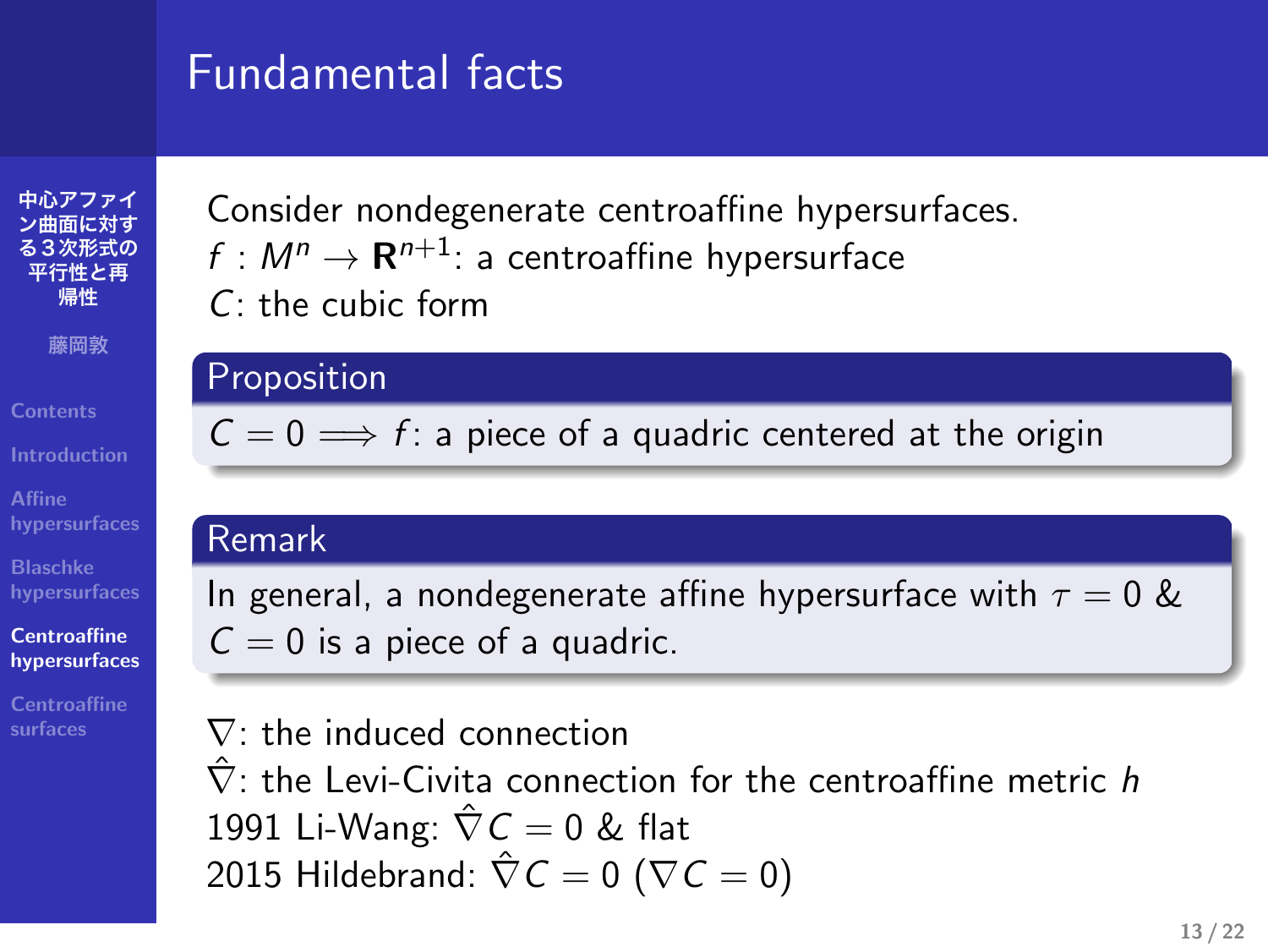# Tchebychev form

**中心アファイ ン曲面に対す る3次形式の 平行性と再 帰性 藤岡敦 Contents Affine hypersurfaces Blaschke hypersurfaces Centroaffine hypersurfaces Centroaffine surfaces**

 $f : M^n \to \mathbf{R}^{n+1}$ : a centroaffine hypersurface *h*: the centroaffine metric *C*: the cubic form *X ∈* X(*M*) Define a  $(1, 1)$ -tensor  $A_X$  by

$$
C(X, Y, Z) = h(A_X(Y), Z) \quad (^\forall Y, Z \in \mathfrak{X}(M)).
$$

Define a 1-form tr*hC* by

$$
(\operatorname{tr}_h C)(X) = \operatorname{tr} A_X.
$$

 $T := \frac{1}{1}$  $\frac{1}{n}$ tr<sub>h</sub>C is called a Tchebychev form.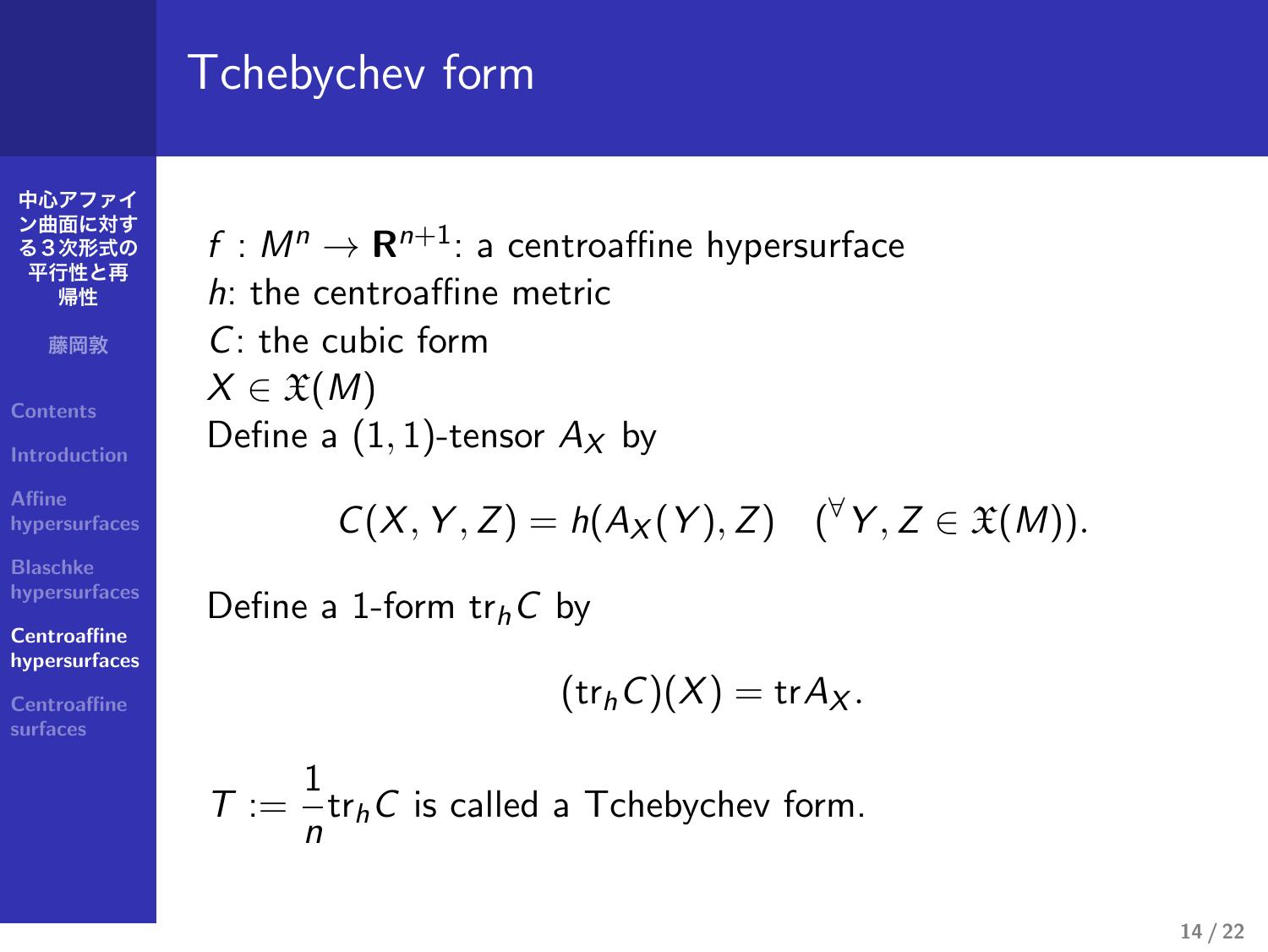## Traceless part of the cubic form

 $f : M^n \rightarrow \mathbf{R}^{n+1}$ : a centroaffine hypersurface

**中心アファイ ン曲面に対す る3次形式の 平行性と再 帰性 藤岡敦 Contents Centroaffine hypersurfaces Centroaffine surfaces**

*h*: the centroaffine metric *C*: the cubic form *T*: the Tchebychev form  $X, Y, Z \in \mathfrak{X}(M)$  $\tilde{C}(X, Y, Z) := C(X, Y, Z) - \frac{n}{2}$  $\frac{n}{n+2}$ (*T*(*X*)*h*(*Y*, *Z*)  $+ 7(Y)h(Z, X) + T(Z)h(X, Y)$ 

(traceless part of *C*)

#### Remark

 $\tilde{C}$  coincides with the cubic form as a Blaschke hypersurface.

*∇*ˆ : the Levi-Civita connection for *h* 1997 Liu-Wang:  $n = 2$ ,  $\hat{\nabla}\tilde{C} = 0$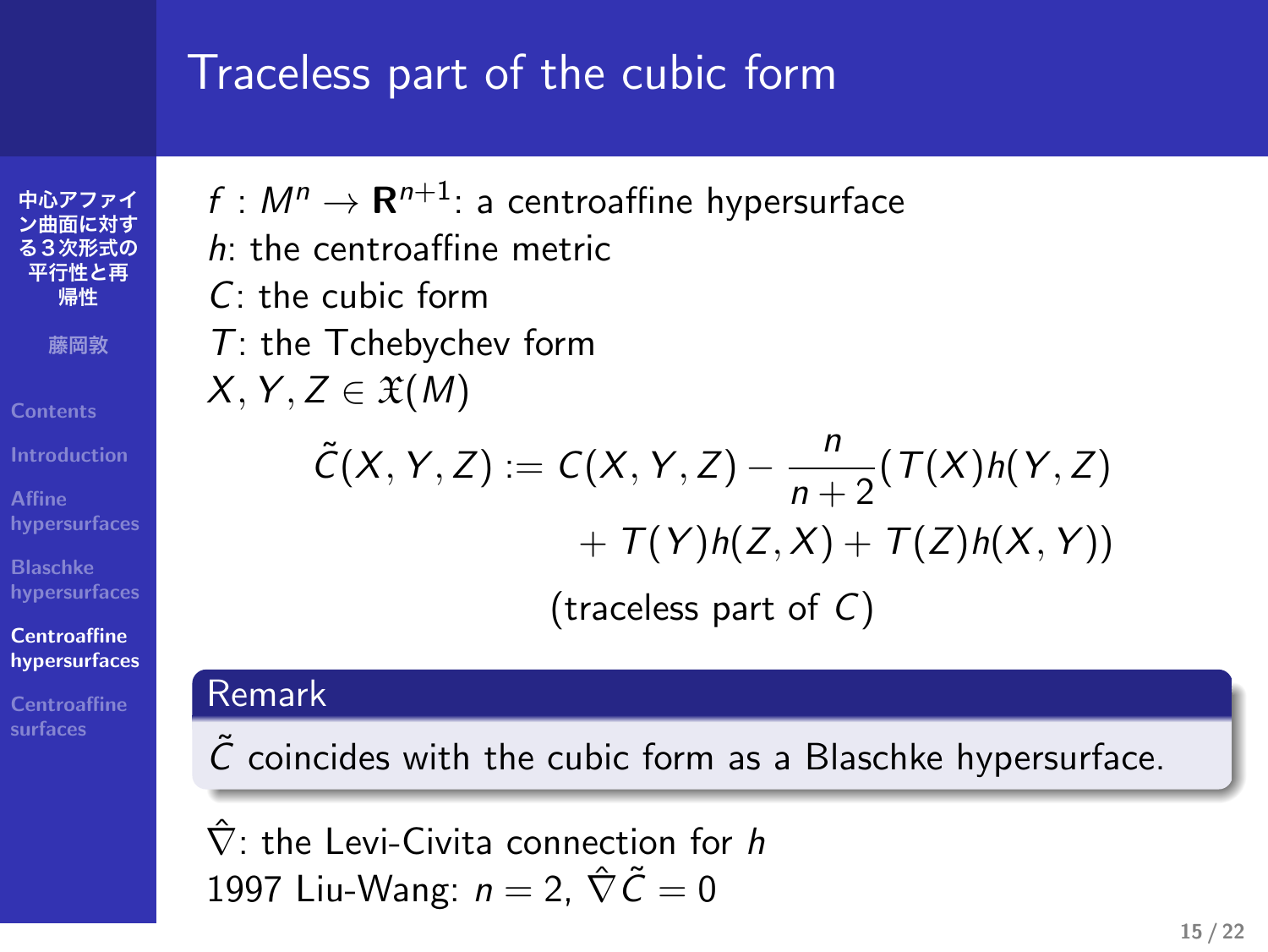## Definiteness and the Euclidean Gaussian curvature

*f* : definite (resp. indefinite) *⇕*

the Euclidean Gaussian curvature: positive (resp. negative)

## **中心アファイ ン曲面に対す る3次形式の 平行性と再 帰性 藤岡敦 Contents Affine hypersurfaces Blaschke hypersurfaces**

**Proposition** 

**Centroaffine surfaces**

#### Proof  $(x_1, x_2)$ : local coordinates Gauss formula:  $f_{x_i x_j} = \Gamma_{ij}^1 f_{x_1} + \Gamma_{ij}^2 f_{x_2} - h(\partial_{x_i}, \partial_{x_j}) f$  (*i* = 1, 2) Take the inner product with the unit normal vector field.

 $f: M^2 \rightarrow {\bf R}^3$ : a centroaffine surface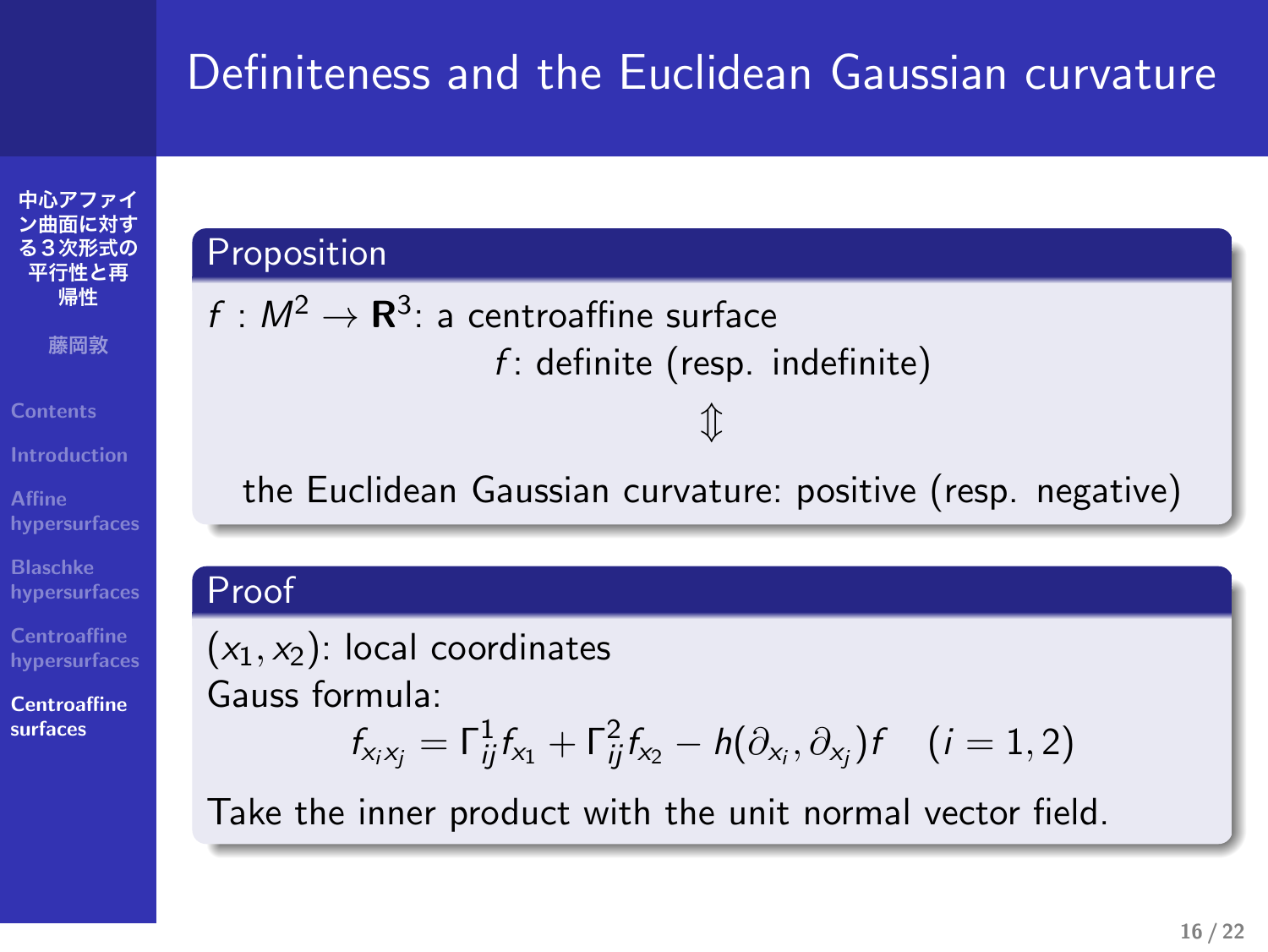# **Notations**

**中心アファイ ン曲面に対す る3次形式の 平行性と再 帰性 藤岡敦 Affine hypersurfaces Blaschke hypersurfaces Centroaffine surfaces**

Consider the indefinite case.

 $f : M^2 \to \mathbf{R}^3$ : a centroaffine surface

*K*: the Euclidean Gaussian curvature *<* 0

(*u, v*): asymptotic line coordinates

$$
\varphi:=h(\partial_u,\partial_v)
$$

*d*: the signed distance from the origin to the tangent plane

$$
\rho := -\frac{1}{4} \log \left( -\frac{K}{d^4} \right)
$$
\n
$$
a := \varphi \det \left( \begin{array}{c} f \\ f_u \\ f_{uu} \end{array} \right) \Big/ \det \left( \begin{array}{c} f \\ f_u \\ f_v \end{array} \right)
$$
\n
$$
b := \varphi \det \left( \begin{array}{c} f \\ f_v \\ f_{vv} \end{array} \right) \Big/ \det \left( \begin{array}{c} f \\ f_v \\ f_u \end{array} \right)
$$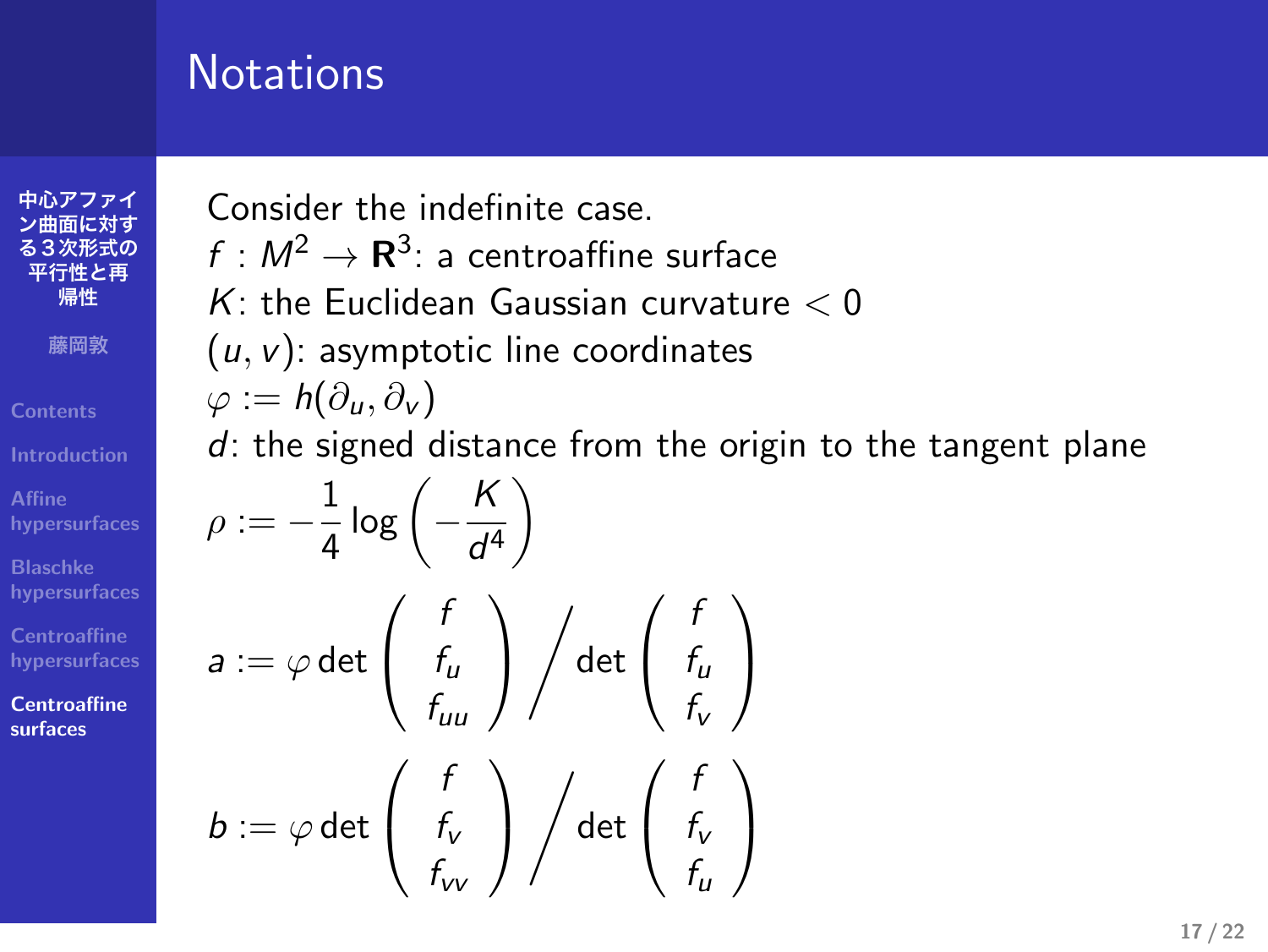# Gauss formula in asymptotic line coordinates

## **中心アファイ ン曲面に対す る3次形式の 平行性と再 帰性 藤岡敦 Contents Introduction Blaschke hypersurfaces**

Gauss formula

 $\sqrt{ }$  $\int$ 

 $f_{uu} = \left(\frac{\varphi_u}{\sqrt{2}}\right)$ 

 $f_{VV} = \left(\frac{\varphi_{V}}{\varphi_{V}}\right)$ 

 $\overline{\mathcal{L}}$ 

# **Centroaffine surfaces**

Proposition  
\nThe integrability conditions for the above Gauss formula are  
\n
$$
\begin{cases}\n(\log \varphi)_{uv} = -\varphi - \frac{ab}{\varphi^2} + \rho_u \rho_v \\
a_v + \rho_u \varphi_u = \rho_{uu} \varphi \\
b_u + \rho_v \varphi_v = \rho_{vv} \varphi\n\end{cases}
$$

 $f_{uv} = -\varphi f + \rho_v f_u + \rho_u f_v$ 

 $\left(\frac{\rho_u}{\varphi} + \rho_u\right) f_u + \frac{a}{\varphi}$ 

 $\frac{\rho_{\mathbf{v}}}{\varphi} + \rho_{\mathbf{v}}\bigg) f_{\mathbf{v}} + \frac{b}{\varphi}$ 

 $\frac{a}{\varphi}f_v$ 

 $\frac{\tilde{\mathcal{L}}}{\varphi}f_u$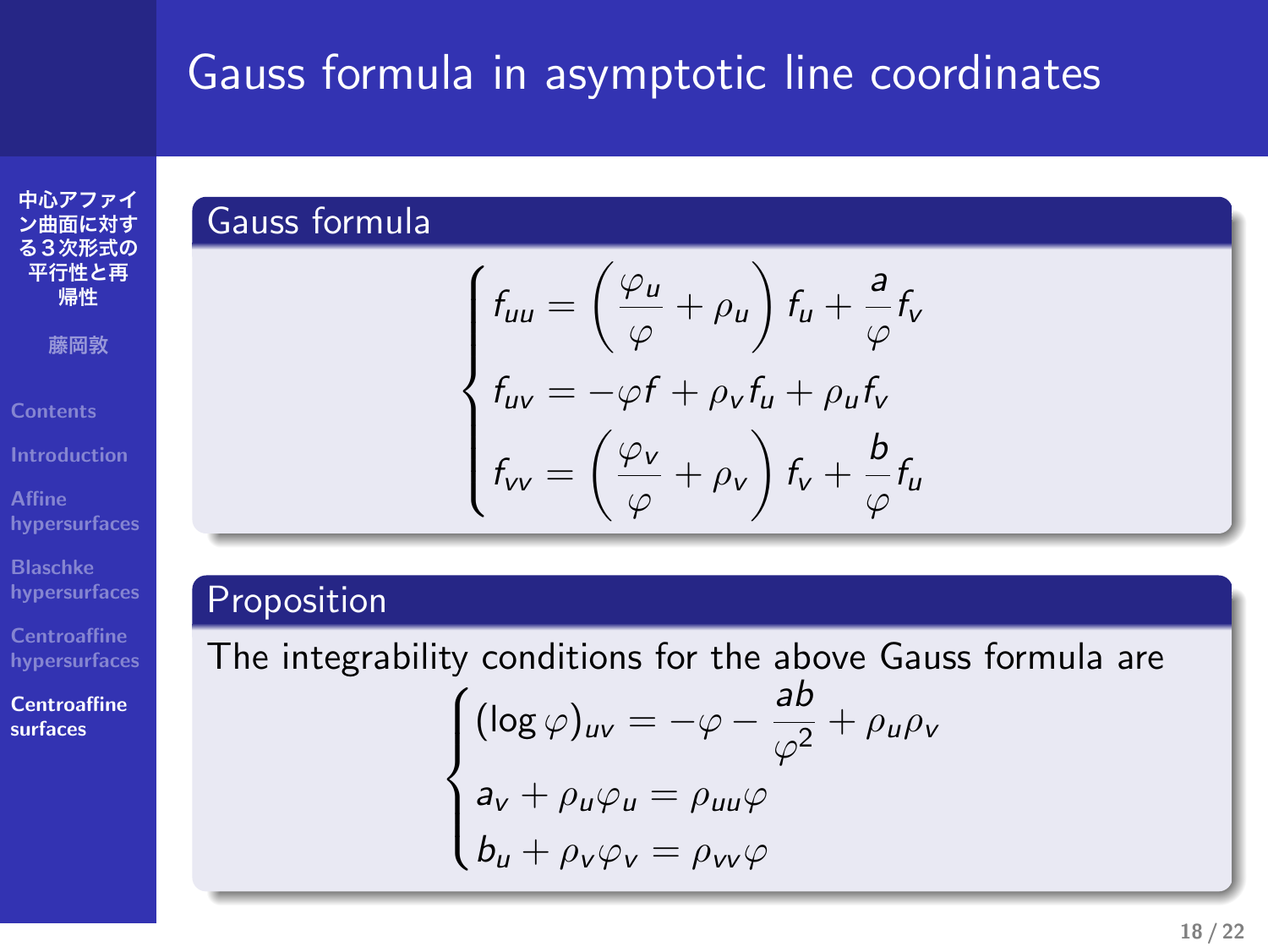# Covariant derivative of the cubic form

#### **ン曲面に対す る3次形式の 平行性と再 帰性 藤岡敦 Contents Introduction**

中心アフ:

**Centroaffine surfaces**

$$
\fbox{Lemma}\\
$$

 $f: M^2 \to \mathbf{R}^3$ : an indefinite centroaffine surface *∇*: the induced connection *C*: the cubic form *∇C* = 0 *⇐⇒* All the functions below vanish.  $-a_u + \frac{3a\varphi_u}{2a}$  $\frac{d\varphi_u}{\varphi}$  + 6*a* $\rho_u$ , *−a*<sub>*v*</sub> + 3*a* $\rho_v$  + 3 $\rho_u^2 \varphi$ ,

$$
-b_v+\frac{3b\varphi_v}{\varphi}+6b\rho_v,\ -b_u+3b\rho_u+3\rho_v^2\varphi,
$$

 $3a\rho_v + \rho_u\varphi_u - \rho_{uu}\varphi + 3\rho_u^2\varphi$ ,  $3b\rho_u + \rho_v\varphi_v - \rho_{vv}\varphi + 3\rho_v^2\varphi$ ,

$$
\frac{ab}{\varphi}+5\rho_{u}\rho_{v}\varphi-\rho_{u\nu}\varphi
$$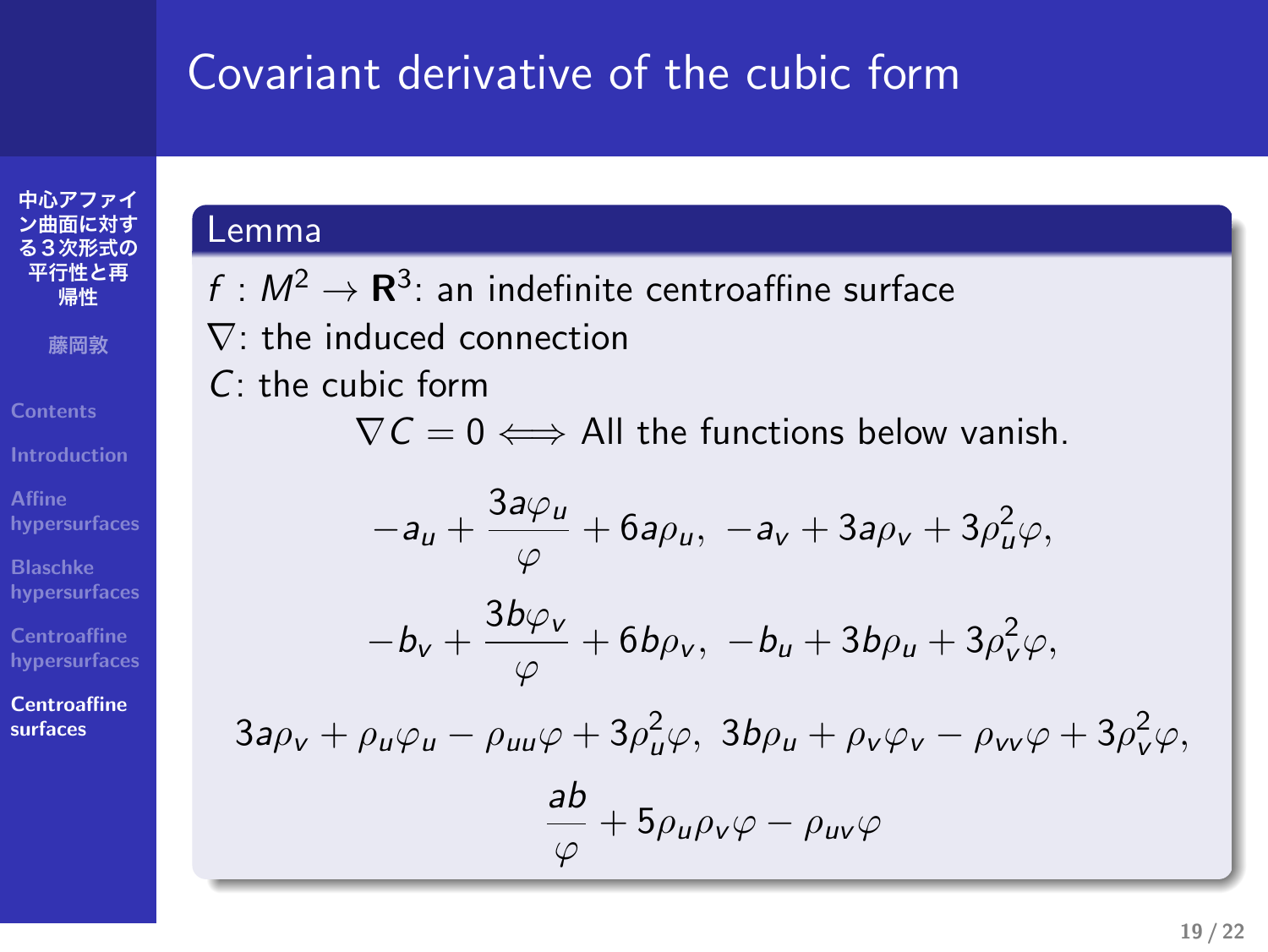## Main results

 $f : M^2 \to \mathbf{R}^3$ : a centroaffine surface *∇*: the induced connection

*C*: the cubic form

#### Theorem 1 (F.-Hamamoto-Nakai)

 $\nabla \mathcal{C} = 0 \Longrightarrow f$ : a piece of a quadric centered at the origin (an ellipsoid or a hyperboloid)

#### Proof

If *f* is indefinite, show that  $C = 0$  by use of the integrability conditions and the above Lemma.

Then *f* is a piece of a hyperboloid of one sheet centered at the origin.

If *f* is definite, similar argument as above shows that *f* is a piece of an ellipsoid or a hyperboloid of two sheets.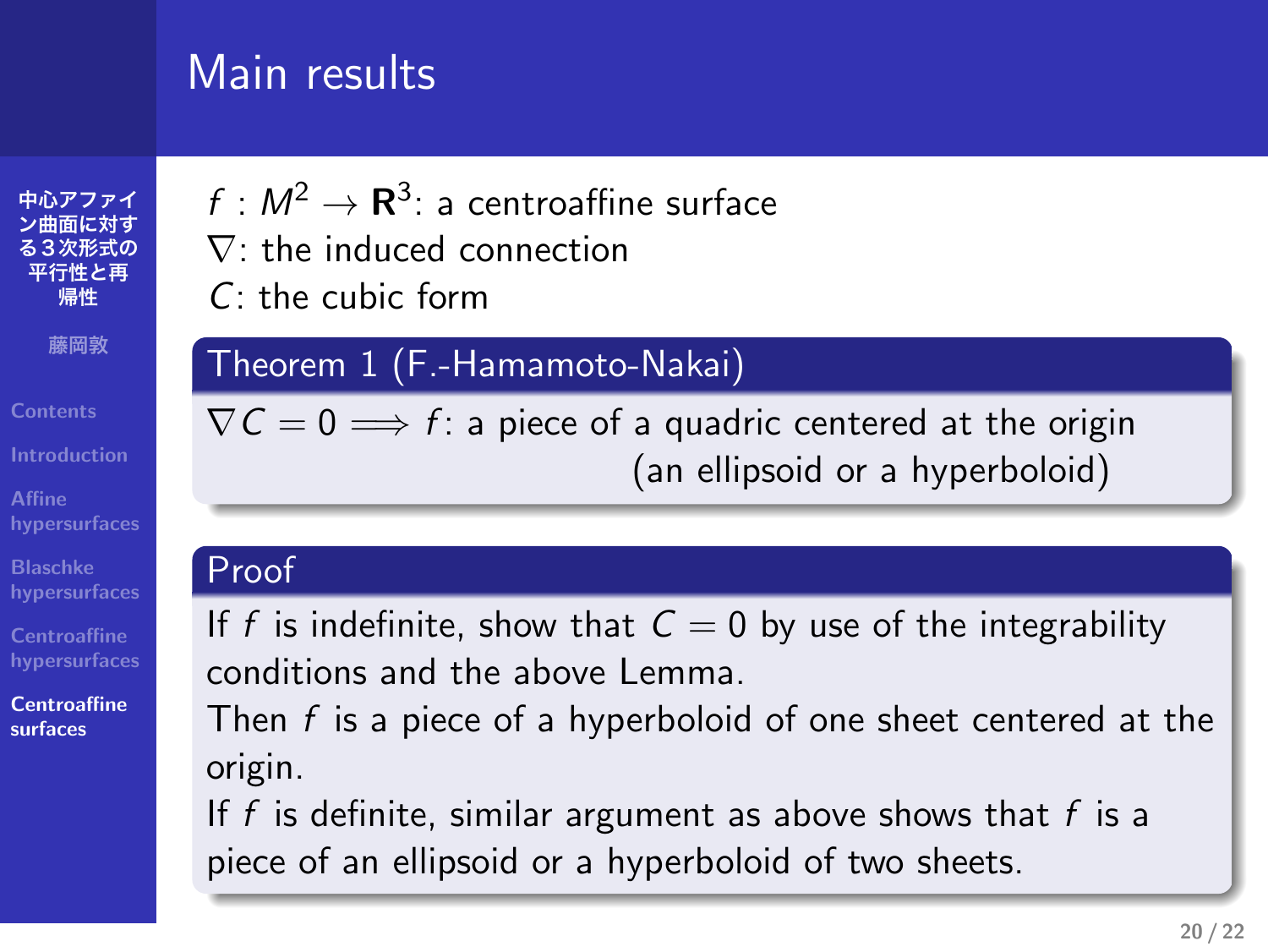# Main results (continued)

**中心アファイ ン曲面に対す る3次形式の 平行性と再 帰性 藤岡敦 Contents Affine hypersurfaces**

**Blaschke hypersurfaces Centroaffine surfaces**

 $f: M^2 \rightarrow {\bf R}^3$ : a centroaffine surface

- *∇*: the induced connection
- $\tilde{C}$ : the traceless part of the cubic form

#### Theorem 2 (F.-Hamamoto-Nakai)

*C*˜: recurrent relative to *∇*:  $\tilde{\mathcal{C}}\neq 0$  &  $^{\exists}\sigma\in\Omega^1(M)$  s.t.  $\nabla\tilde{\mathcal{C}}=\sigma\otimes\tilde{\mathcal{C}}$ =*⇒ f* : a piece of a ruled surface given by  $f(x, y) = A'(x) + yA(x)$